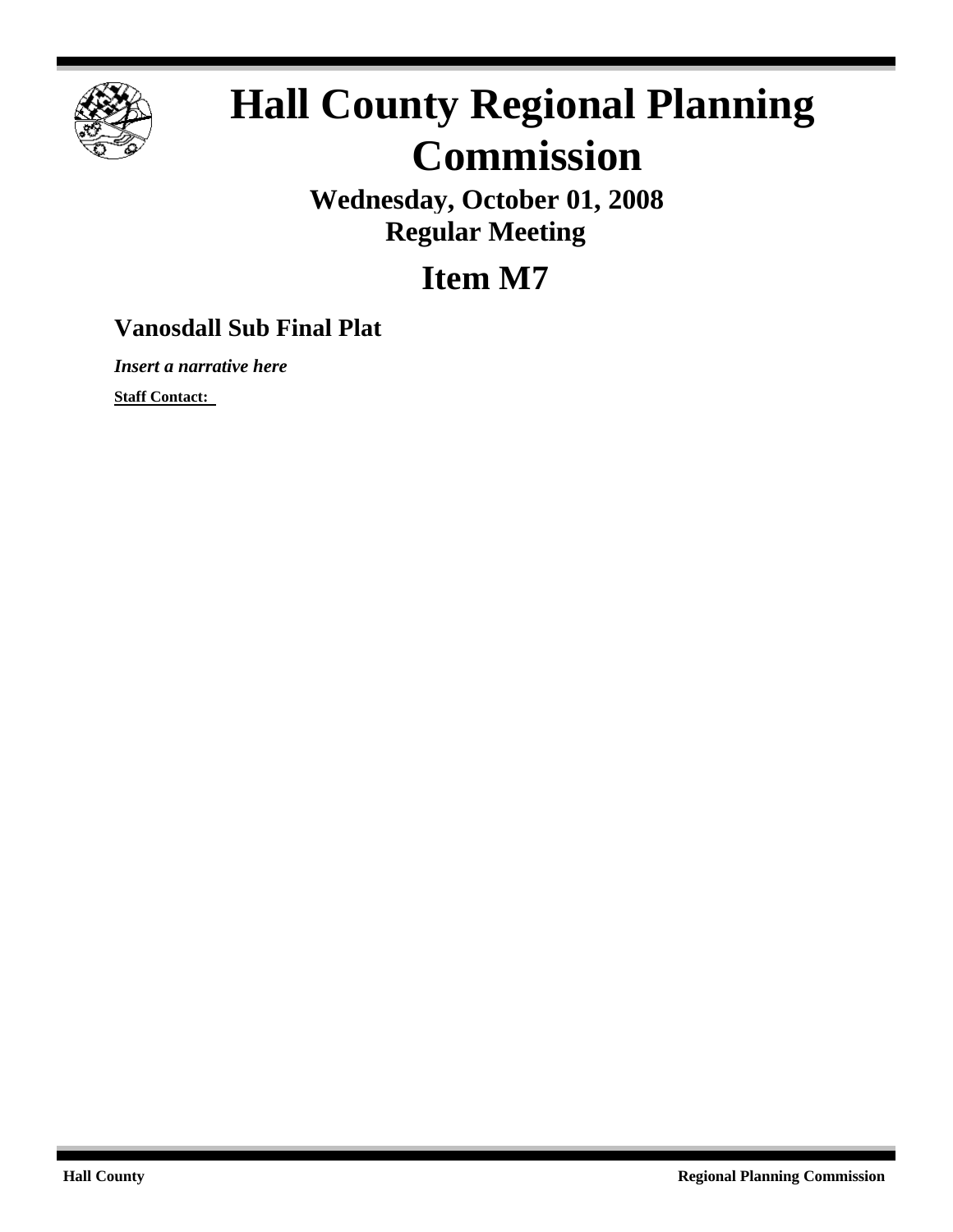September 18, 2008

Dear Members of the Board:

## **RE: Final Plat – Vanosdall Subdivision**

For reasons of Section 19-923 Revised Statues of Nebraska, as amended, there is herewith submitted a final plat of Vanosdall Subdivision, located East of South Locust and West of Stuhr Road, North of U.S. Hwy No. 34 and South of Stolley Park Road in Grand Island, Hall County, Nebraska.

This final plat proposes to create 2 lots on a tract of land comprising a part of the South Half of the Southwest Quarter (S1/2SW1/4) of Section Twenty Seven (27), Township Eleven (11) North, Range Nine (9) West of the  $6<sup>h</sup>$  P.M., in the City of Grand Island, Hall County, Nebraska. This land consists of approximately 3.1606 acres.

You are hereby notified that the Regional Planning Commission will consider this final plat at the next meeting that will be held at 6:00 p.m. on October 1, 2008 in the Council Chambers located in Grand Island's City Hall.

Sincerely,

Chad Nabity, AICP Planning Director

cc: City Clerk City Attorney Director of Public Works Director of Utilities Director of Building Inspections Manager of Postal Operations Benjamin and Associates

This letter was sent to the following School Districts 1R, 2, 3, 8, 12, 19, 82, 83, 100, 126.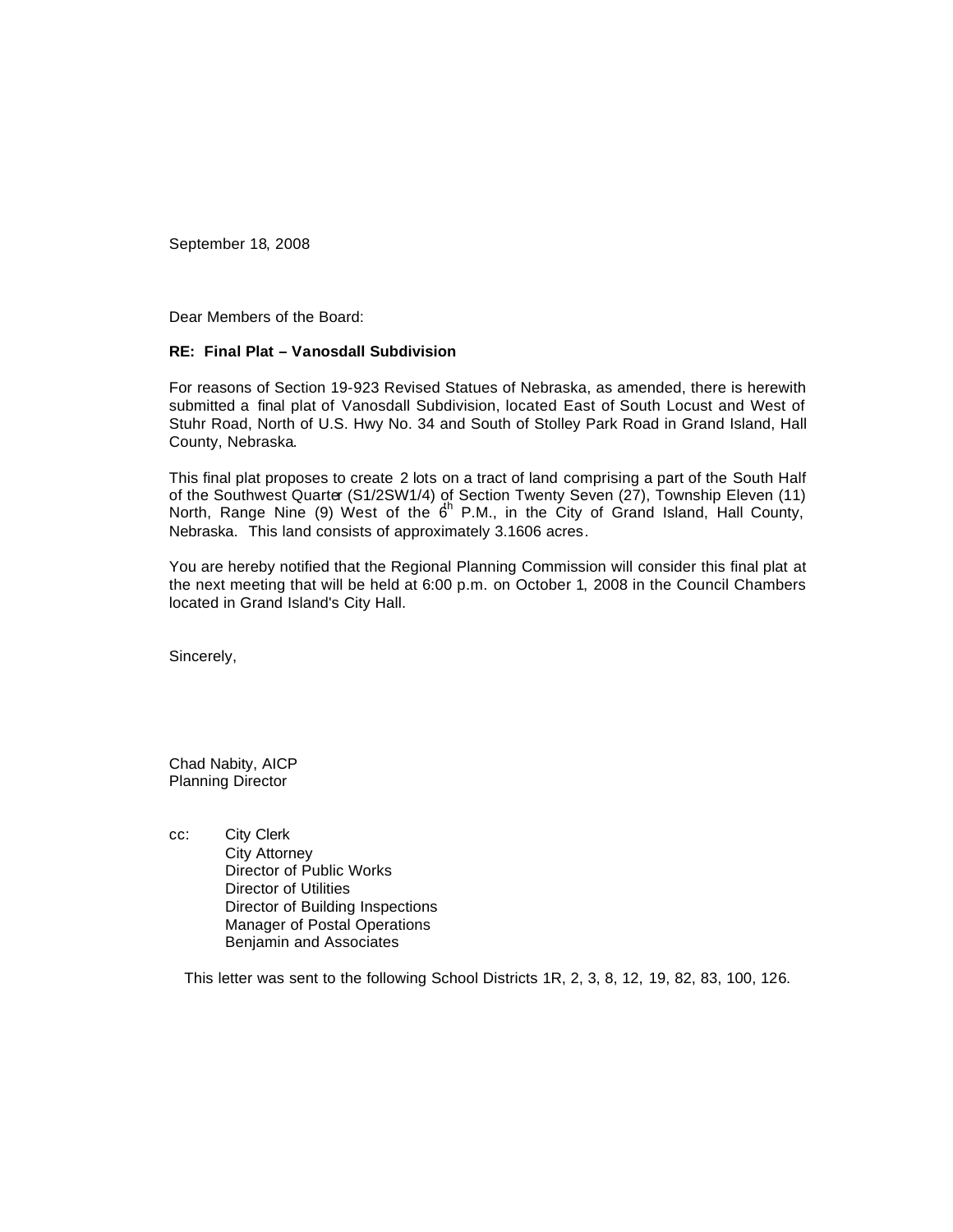